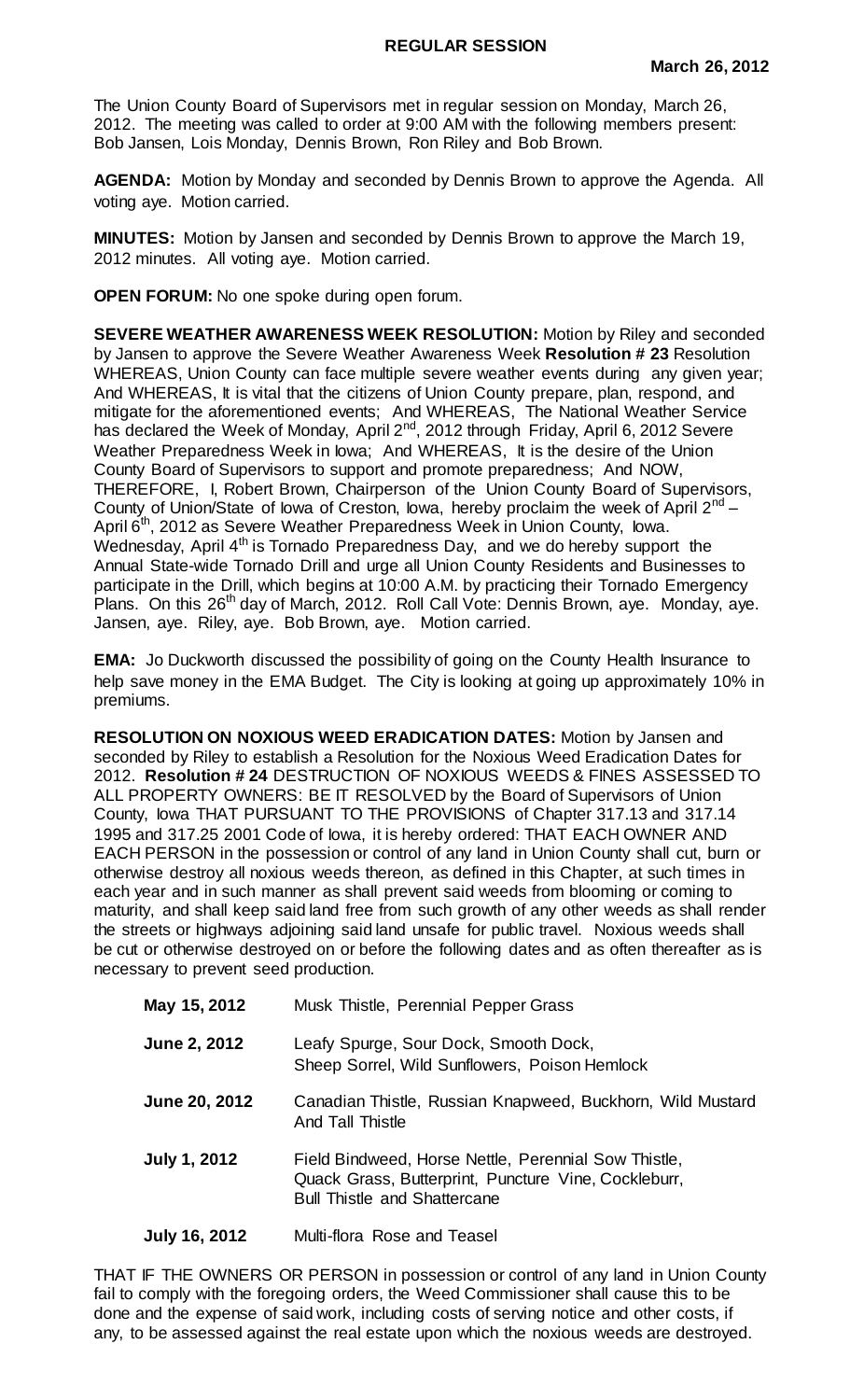Anyone wishing NOT to have noxious weeds sprayed in any given area, he or she shall sign an agreement at the County Weed Commissioner's Office and shall furnish their own signs to be posted on each side of the area designated and shall be responsible to destroy such weeds, all season. PENALTY: For failure to comply by the date prescribed in an order pursuant to Chapter 317, up to ten (10) days, for destruction of weeds, the Weed Commissioner may have the weeds destroyed and the costs assessed back to the owner, or may impose a penalty of \$10.00 per day for each day the owner of the land fails to comply. Roll Call Vote: Dennis Brown, aye. Monday, aye. Jansen, aye. Riley, aye. Bob Brown, aye. Motion carried.

**ENGINEER:** Steve Akes, County Engineer , presented and discussed the maintenance activity report. **Final Bridge Replacement Plans:** Motion by Monday and seconded by Jansen to sign the final plans for bridge replacement project at 190<sup>th</sup> Street and Highway P27. All voting aye. Motion carried. **Bid Letting:** Motion by Riley and seconded by Dennis Brown to set the bid letting date for guardrail replacement project on Old Hwy 34 near Afton for June  $25<sup>th</sup>$ , 2012 at 10:00 AM. All voting aye. Motion carried.

**SIRHA APPOINTMENT:** Motion by Monday and seconded by Riley to approve SIRHA Appointment. **Resolution #25** BE IT RESOLVED BY THE BOARD OF SUPERVISORS OF THE COUNTY OF Union, Iowa That the Board of Supervisors of the County of Union lowa hereby make the following resolution. WHEREAS, a resolution has been passed and adopted entitled "Resolution Approving and Authorizing the Execution of a Certain Joint Exercise of Powers Agreement for the Purpose of Creating a Multi-County Housing Authority." NOW, THEREFORE, Pursuant to the provision of Chapter 28E. Code of Iowa, and by virtue of our office as Supervisors, we hereby appoint **June West** for three years, as the one (1) person to serve as Commissioner of the Southern Iowa Regional Housing Authority, representing the County of Union, Iowa, and to serve for the number of years appearing after his name, respectively, from the ninth day of April, 2012. IN WITNESS WHEREOF, I have hereunto signed my name as Chairman of the Board of Supervisors of the County of Union, Iowa and caused the official corporate seal of said County of Union lowa to be attached here to this 26th day of March, 2012. Roll Call Vote: Dennis Brown, nay. Monday, aye. Jansen, aye. Riley, aye. Bob Brown, aye. Motion carried.

**VETERANS AFFAIRS RE-APPOINTMENT:** Motion by Dennis Brown and seconded by Jansen to re-appoint Robert Jungst and Paul Miller each for an additional 4 year term ending June 2016. All voting aye. Motion carried.

**APPROPRIATIONS RESOLUTION:** Motion by Riley and seconded by Monday to approve the Appropriations **Resolution # 26** NOW on this 26th day of March, 2012, the matter of amending the fiscal year 2011-2012 appropriations comes before the Union County Board of Supervisors. **WHEREAS** it is now necessary to amend the fiscal year 2011-2012 appropriations for these changes, in accordance with section 331.434(6) of the Code of lowa. **BE AND IT IS HEREBY RESOLVED** that the appropriations for the 25% remaining of the Approved 11-12 Budget, #Oct 3rd and \*Nov 21st, 2011 Amendments for the following departments are as follows:

|                            | <b>PRIOR</b>         | <b>INCREASE</b> | <b>AMENDED</b>       |
|----------------------------|----------------------|-----------------|----------------------|
| <b>DEPARTMENT</b>          | <b>APPROPRIATION</b> | <b>DECREASE</b> | <b>APPROPRIATION</b> |
| <b>Supervisors</b>         | 205,894.50           | 30,704.50       | 236,599              |
| Auditor                    | 280,562              | 28,586.50       | 309,148              |
| Treasurer                  | 235,161              | 44,393.25       | 279,554              |
| Attorney*                  | 145,058.25           | 31,568.75       | 176,627              |
| Sheriff                    | 868,642              | 198,251.00      | 1,066,893            |
| Recorder                   | 132,424              | 26,825.25       | 159,249              |
| <b>Buildings/Grounds</b>   | 83,295               | 23,061.75       | 106,357              |
| Veg Mgmt                   | 129,263              | 43,087.50       | 172,350              |
| Engineer#                  | 4,554,883.75         | 3,375,734.25    | 7,930,618            |
| <b>Veterans Affairs</b>    | 50,382.50            | 15,982.50       | 66,365               |
| Conservation               | 279,926              | 61,386.00       | 341,312              |
| <b>Brd of Health</b>       | 97,334               | 32,290.00       | 129,624              |
| <b>Human Services</b>      | 170,311              | 37,711.00       | 208,022              |
| <b>General Services#</b>   | 905,631              | 284,044.00      | 1,189,675            |
| <b>Landfill Rural Serv</b> | 12,375               | 4,125.00        | 16,500               |
| <b>Mental Health</b>       | 1,207,845            | 402,615.00      | 1,610,460            |

These changes are approved and signed on the 26th day of March 2012. Roll Call Vote: Dennis Brown, aye. Monday, aye. Jansen, aye. Riley, aye. Bob Brown, aye. Motion carried.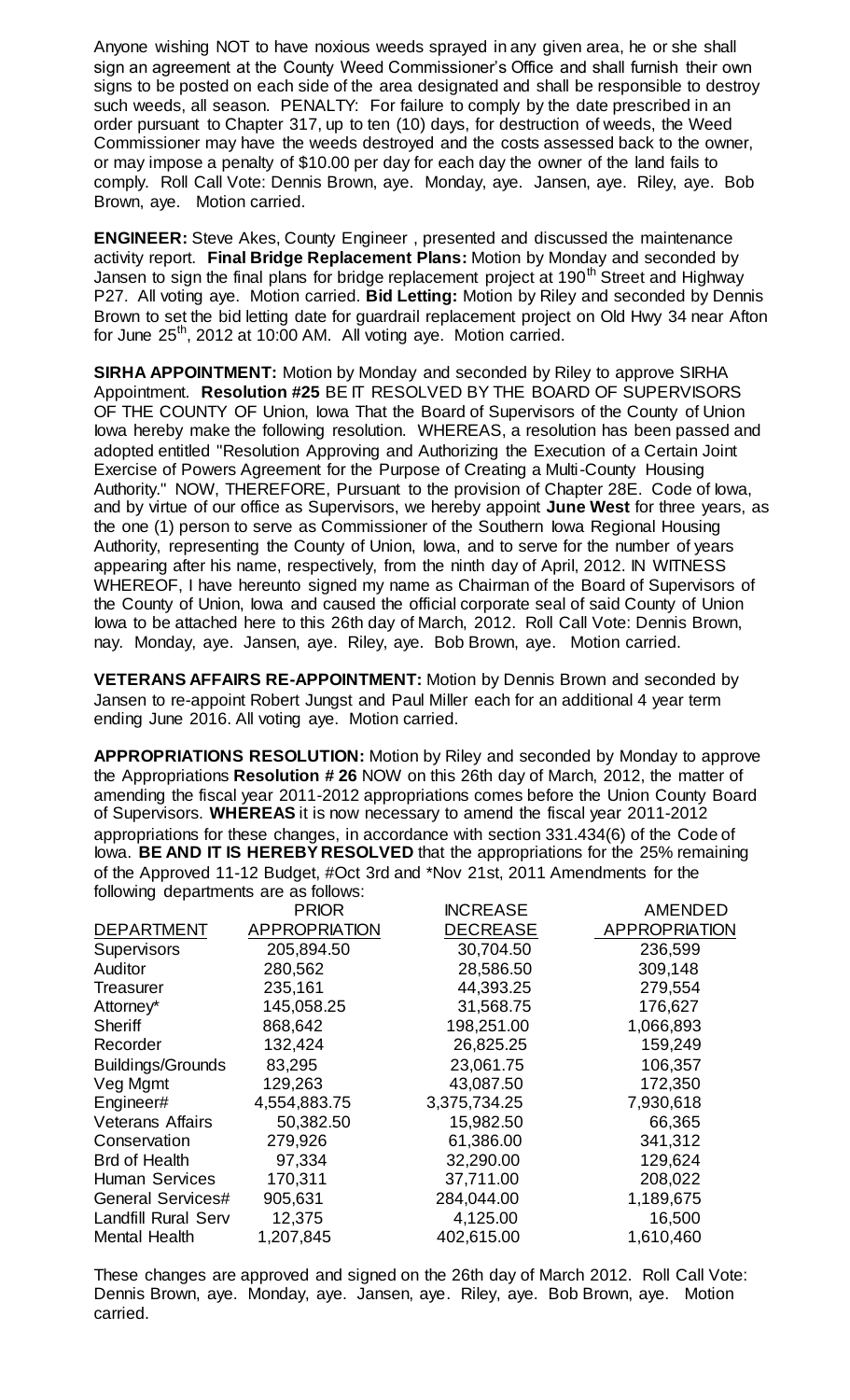**SOCIAL MEDIA:** Motion by Monday and seconded by Dennis Brown to set up a facebook page for informational purposes only. All voting aye. Motion carried.

**CARE:** Notice for bid for a generator at the CARE Facility in Afton will be advertised. The Specs for the Generator can be picked up at the Auditor's office or on the County Website. The deadline for bids to be back in the Auditor's Office is by 4:30 on April 13<sup>th</sup> 2012. Bids will be opened by the Board of Supervisors on April 16<sup>th</sup>, 2012 at 10:00 AM.

**CLAIMS AND HANDWRITTEN CLAIMS:** Motion by Monday and seconded by Riley to approve claims 114145-114215 and handwritten claims to MATURA in the amount of \$139.13 and \$10,850.00. All voting aye. Motion carried.

| 0001 GENERAL BASIC FUND                                   |                       | <b>IOWA PRISON INDUSTRIES</b>                              | 232.98             |
|-----------------------------------------------------------|-----------------------|------------------------------------------------------------|--------------------|
| <b>ACS GOVERNMENT</b>                                     |                       | 1,190.00 OFFICE MACHINES COMPANY INC                       | 45.98              |
| <b>ALLIANT ENERGY</b>                                     |                       | 242.54 PETERSON                                            | 1,200.00           |
| <b>B M SALES</b>                                          |                       | 79.00 WINDSTREAM                                           | 86.73              |
| <b>BODEN</b>                                              | 12.77                 | 0011 RURAL SERVICES BASIC TOTAL:                           | 12,131.02          |
| <b>BUILT NETWORKS</b>                                     | 120.00                |                                                            |                    |
| <b>BUSCH</b>                                              |                       | 155.40 0020 SECONDARY ROAD FUND                            |                    |
| CARLISLE AUTOMOTIVE REPAIR                                |                       | 33.00 AKES                                                 | 56.30              |
| CARPENTER UNIFORM CO                                      |                       | 108.92 ALLIANT ENERGY                                      | 338.04             |
| <b>CENTURY LINK</b>                                       |                       | 4.18 BANKERS LEASING CO                                    | 82.26              |
| CITY OF AFTON                                             | 106.67                | CARQUEST OF CRESTON                                        | 433.83             |
| CRESTON FARM & HOME SUPPLY INC                            |                       | 37.98 FRANKS SERVICE                                       | 1,119.00           |
| CRESTON PROFESSIONAL FIRE FIGH                            | 50.00                 | <b>GE CONSUMER FINANCE</b>                                 | 36.40              |
| <b>DELUXE</b>                                             | 282.15                | <b>HALLETT MATERIALS</b>                                   | 639.56             |
| <b>GARRETT</b>                                            | 15.00                 | HAWKEYE TRUCK EQUIPMENT<br>HOLIDAY INN DES MOINES AIRPORT  | 1,686.93<br>376.32 |
| <b>GREATER COMM HOSPITAL</b><br><b>HY-VEE INC</b>         | 1,495.44              | 2,250.00 IOWA GOLD DISTRIBUTING                            | 150.00             |
| IA COUNTY ATTORNEYS ASSN                                  |                       | 241.00 PERU QUARRY INC                                     | 2,681.93           |
| <b>JANSEN</b>                                             |                       | 187.22 RILEY PRODUCTS                                      | 49.95              |
| JUDY M. CRAIN                                             |                       | 20.00 SNAP-ON TOOLS                                        | 50.20              |
| <b>KENYON</b>                                             |                       | 2,131.10 T & S INDUSTRIES INC                              | 82.32              |
| LES NELSON INVESTMENTS                                    |                       | 586.37 U S CELLULAR                                        | 57.62              |
| MEYER LABORATORY INC                                      |                       | 152.00 WINDSTREAM                                          | 536.78             |
| <b>O'DANIELS</b>                                          | 16.65                 | ZEE MEDICAL INC                                            | 85.90              |
| OFFICE MACHINES COMPANY INC                               | 39.61                 | 0020 SECONDARY ROAD FUND                                   | 8,463.34           |
|                                                           |                       | <b>TOTAL:</b>                                              |                    |
| PITNEY BOWES INC                                          | 171.00                |                                                            |                    |
| POWERS FUNERAL HOMES                                      | 360.00                | 0024 CO RECORDER RECORD                                    |                    |
| RADAR ROAD TEC                                            |                       | 210.00 COUNTY BINDERS INC                                  | 8,500.00           |
| SCOTT PRINTING & DESIGN                                   | 1,145.37              | 0024 CO RECORDER RECORD TOTAL:                             | 8,500.00           |
| <b>SECURETECH</b>                                         | 125.00                |                                                            |                    |
| <b>SHIMER</b>                                             | 88.80                 | 4000 EMERGENCY MANAGEMENT                                  |                    |
| SOUTHERN IA RURAL WATER ASSOC                             | 168.55                | <b>ALLIANT ENERGY</b>                                      | 300.00             |
| <b>STUTZMAN</b>                                           | 231.08                | <b>CITY OF CRESTON</b>                                     | 1,631.20           |
| SUPERIOR LAMP INC<br><b>THATCHER</b>                      | 154.03                | <b>DUCKWORTH</b><br>IOWA STATE SAVINGS BANK                | 139.91             |
| <b>U S CELLULAR</b>                                       | 298.05<br>144.43      | <b>MEDIACOM</b>                                            | 7.08<br>130.05     |
| UNION CO LEC FUND                                         | 2,557.71              | 4000 EMERGENCY MANAGEMENT TTL:                             | 2,208.24           |
| WALTERSDORF                                               | 15.00                 |                                                            |                    |
| WALTERSDORF                                               | 15.00                 | 4100 ASSESSMENT EXPENSE                                    |                    |
| <b>WHITE</b>                                              | 165.68                | M & M SALES COMPANY                                        | 125.00             |
| 0001 GENERAL BASIC FUND TOTAL:                            | 15,406.70             | THE SCHNEIDER CORPORATION                                  | 2,265.00           |
|                                                           |                       | 4100 COUNTY ASSESSMENT TOTAL:                              | 2,390.00           |
| 0002 GENERAL SUPPLEMENTAL                                 |                       |                                                            |                    |
| <b>CENTRAL IOWA DETENTION</b>                             |                       | 5,324.00 4103 COUNTY ASSESSOR SPECIAL                      |                    |
| <b>HYSELL</b>                                             |                       | 93.98 WILLSON & PECHACEK PLC                               | 789.00             |
| <b>WEST PAYMENT CENTER</b>                                | 503.52                | 4103 ASSESSOR SPECIAL TOTAL:                               | 789.00             |
| 0002 GENERAL SUPPLEMENTAL TOTAL:                          | 5,921.50              |                                                            |                    |
|                                                           |                       | <b>4960 SANITARY LANDFILL</b>                              |                    |
| 0011 RURAL SERVICES BASIC                                 |                       | <b>U S CELLULAR</b>                                        | 89.10              |
| ALLIANT ENERGY                                            | 18.14                 | <b>4960 SANITARY LANDFILL TOTAL:</b>                       | 89.10              |
| <b>BANKERS LEASING CO</b>                                 | 60.69                 |                                                            |                    |
| <b>GREATER REGIONAL</b>                                   |                       | 10,351.63 8500 COUNTY HEALTH INSURANCE                     |                    |
| <b>GROVES</b>                                             |                       | 5.00 EMPLOYEE BENEFIT SYSTEMS                              | 74,604.02          |
| <b>HUSBAND</b>                                            | 129.87                | 8500 COUNTY HEALTH INSUR TTL:                              | 74,604.02          |
|                                                           |                       | <b>GRAND TOTAL:</b>                                        | 130,502.92         |
| <b>FUND RECAP:</b>                                        |                       |                                                            |                    |
| 0001 - GENERAL BASIC FUND                                 | 15,406.70             | 4000 - EMERGENCY MANAGEMENT                                | 2,208.24           |
| 0002 - GENERAL SUPPLEMENTAL                               | 5,921.50              | 4100 - COUNTY ASSESSMENT EXP                               | 2,390.00           |
| 0011 - RURAL SERVICES BASIC<br>0020 - SECONDARY ROAD FUND | 12,131.02<br>8,463.34 | 4103 - COUNTY ASSESSOR SPECIAL<br>4960 - SANITARY LANDFILL | 789.00<br>89.10    |
|                                                           |                       |                                                            |                    |